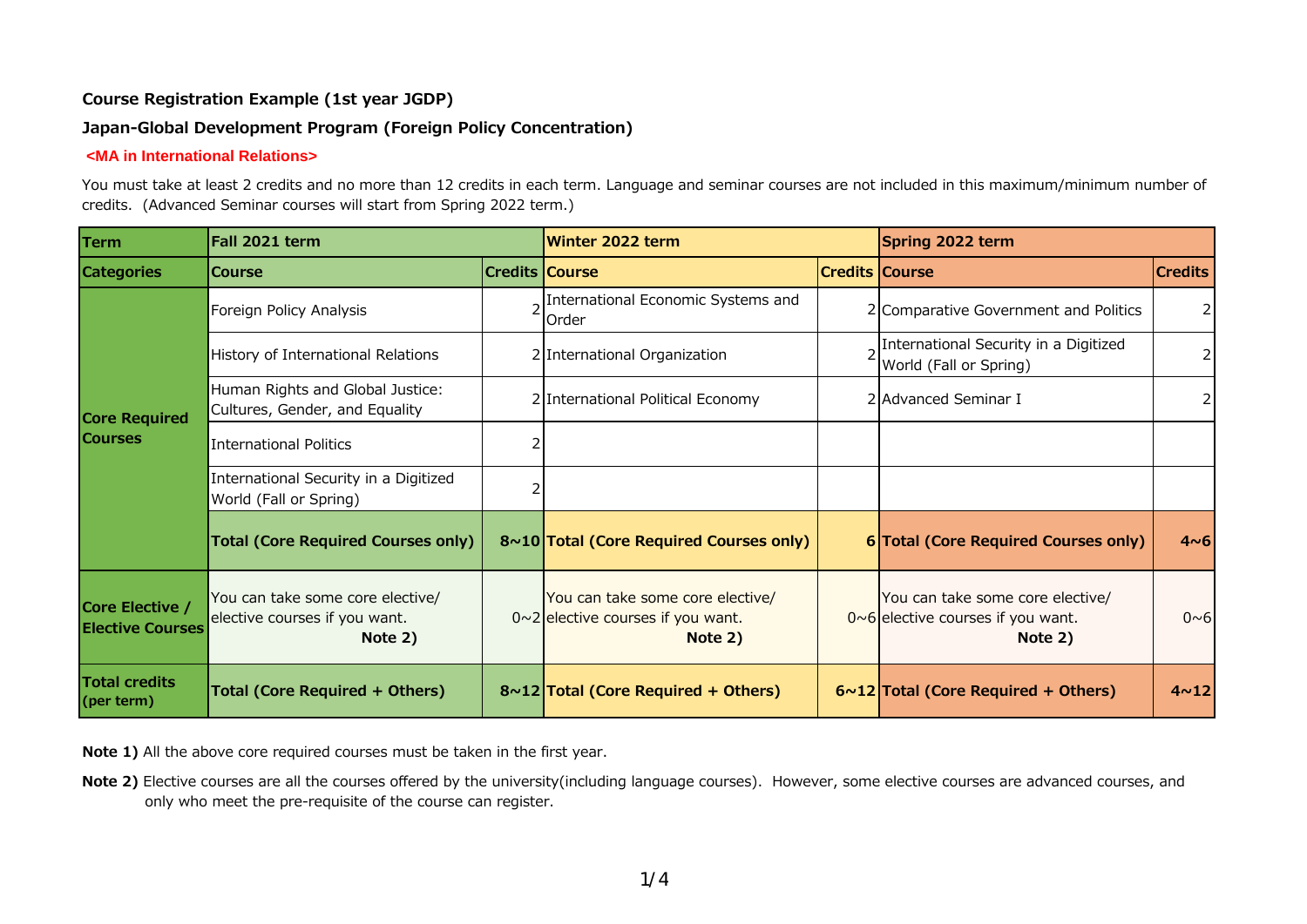#### **Japan-Global Development Program (Development Policy Concentration)**

#### **<MA in International Development>**

You must take at least 2 credits and no more than 12 credits in each term. Language and seminar courses are not included in this maximum/minimum number of credits. (Advanced Seminar courses will start from Spring 2022 term.)

| Term                                   | Fall 2021 term                                                                                       |         | Winter 2022 term                                                             |                       | Spring 2022 term                                                             |                 |
|----------------------------------------|------------------------------------------------------------------------------------------------------|---------|------------------------------------------------------------------------------|-----------------------|------------------------------------------------------------------------------|-----------------|
| <b>Categories</b>                      | <b>Course</b>                                                                                        |         | <b>Credits Course</b>                                                        | <b>Credits Course</b> |                                                                              | <b>Credits</b>  |
| <b>Core Required</b><br><b>Courses</b> | Macroeconomics I: Income Theory                                                                      |         | 2 Econometrics                                                               |                       | 2 Development Economics<br>(Can also be taken in Spring 2023)                |                 |
|                                        | Microeconomics I: Price Theory                                                                       |         | 2 Macroeconomics II: Business Cycle<br>and Growth Theory                     |                       | <sub>2</sub> International Trade<br>(Can also be taken in Spring 2023)       |                 |
|                                        | <b>Statistical Methods</b>                                                                           |         | Microeconomics II: Strategic Behavior<br>and Information Analysis            |                       | 2 Advanced Seminar I                                                         |                 |
|                                        | <b>Total (Core Required Courses only)</b>                                                            |         | 6 Total (Core Required Courses only)                                         |                       | 6 Total (Core Required Courses only)                                         | 2~6             |
| Core Elective /                        | Mathematics for Economics and<br>Note 2)<br>Management                                               |         | You can take some core elective/<br>elective courses if you want.<br>Note 3) |                       | You can take some core elective/<br>elective courses if you want.<br>Note 3) | $2\nu$ 6        |
|                                        | <b>Elective Courses</b> You can take some core elective/<br>elective courses if you want.<br>Note 3) | $0\nu4$ |                                                                              | $0\nu 6$              |                                                                              |                 |
| <b>Total credits</b><br>(per term)     | <b>Total (Core Required + Others)</b>                                                                |         | $6 \sim 12$ Total (Core Required + Others)                                   |                       | $6 \sim 12$ Total (Core Required + Others)                                   | 4 <sub>12</sub> |

**Note 1)** The above 6 core required courses in Fall and Winter must be taken in the first year.

**Note 2)** IDP core courses in micro/macro economics as well as statistics/econometrics heavily use mathematics as analytical tools.

Therefore, it is strongly encouraged to also take "Mathematics for Economics and Management(course ID: DCC5212)" as a core elective course in the Fall term

for those students who have not studied basic mathematics or those who want to refresh their memory.

**Note 3)** Elective courses are all the courses offered by the university(including language courses). However, some elective courses are advanced courses, and only who meet the pre-requisite of the course can register.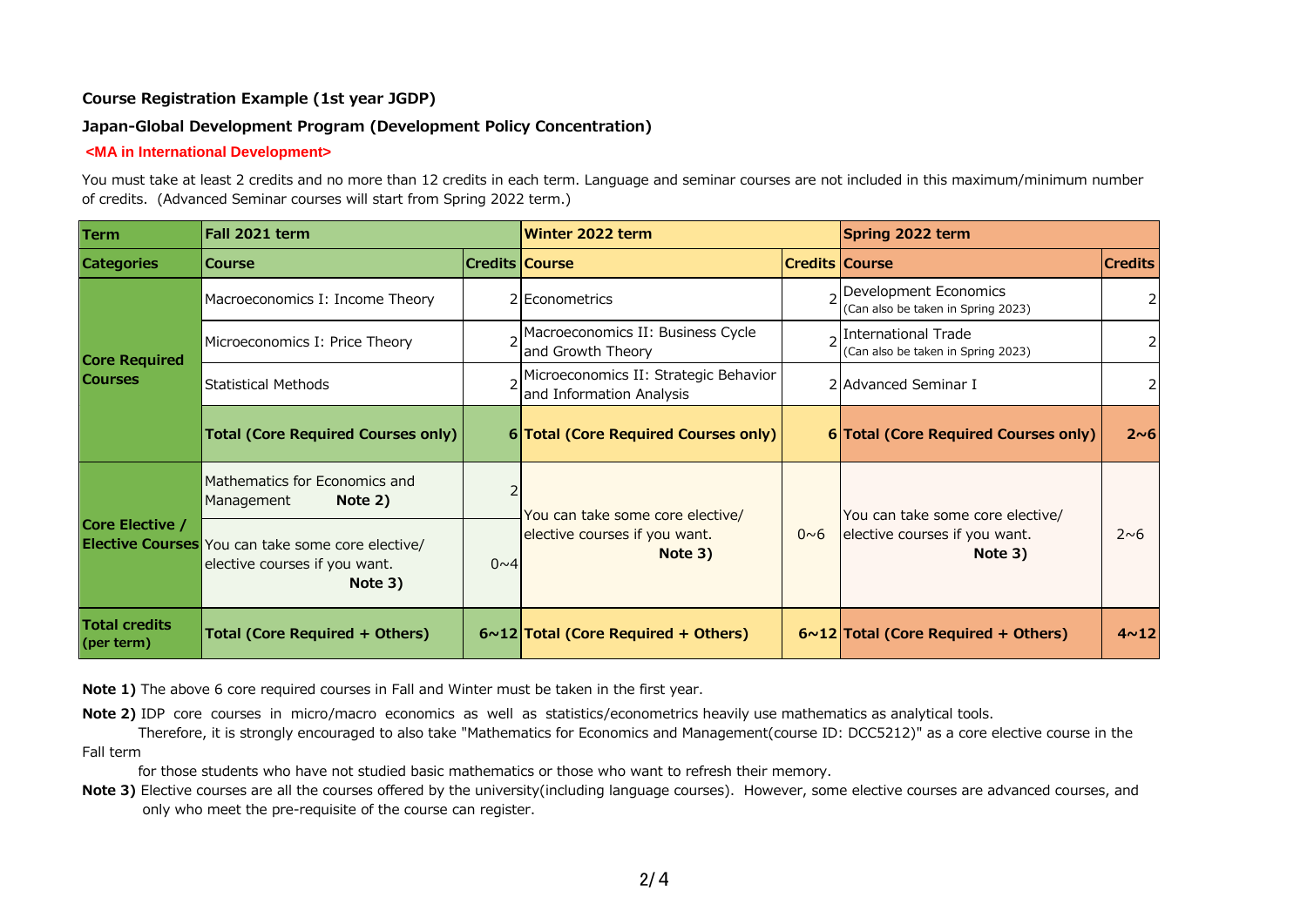# **Japan-Global Development Program (Economic Policy Concentration)**

#### **<MA in Economics>**

You must take at least 2 credits and no more than 12 credits in each term. Language and seminar courses are not included in this maximum/minimum number of credits. (Advanced Seminar courses will start from Spring 2022 term.)

| <b>Term</b>                                | Fall 2021 term                                                               |  | Winter 2022 term                                                                        |                       | Spring 2022 term                                                                        |                |
|--------------------------------------------|------------------------------------------------------------------------------|--|-----------------------------------------------------------------------------------------|-----------------------|-----------------------------------------------------------------------------------------|----------------|
| <b>Categories</b>                          | <b>Course</b>                                                                |  | <b>Credits Course</b>                                                                   | <b>Credits Course</b> |                                                                                         | <b>Credits</b> |
| <b>Core Required</b><br><b>Courses</b>     | Macroeconomics I: Income Theory                                              |  | 2 Econometrics                                                                          |                       | 2 Advanced Seminar I                                                                    | 2              |
|                                            | Mathematics for Economics and<br>Management                                  |  | Macroeconomics II: Business Cycle<br>and Growth Theory                                  |                       |                                                                                         |                |
|                                            | Microeconomics I: Price Theory                                               |  | Microeconomics II: Strategic Behavior<br>and Information Analysis                       |                       |                                                                                         |                |
|                                            | Statistical Methods                                                          |  |                                                                                         |                       |                                                                                         |                |
|                                            | <b>Total (Core Required Courses only)</b>                                    |  | 8 Total (Core Required Courses only)                                                    |                       | 6 Total (Core Required Courses only)                                                    | $\overline{2}$ |
| Core Elective /<br><b>Elective Courses</b> | You can take some core elective/<br>elective courses if you want.<br>Note 2) |  | You can take some core elective/<br>$0 \sim 4$ elective courses if you want.<br>Note 2) |                       | You can take some core elective/<br>$0 \sim 6$ elective courses if you want.<br>Note 2) | $2 \sim 10$    |
| <b>Total credits</b><br>(per term)         | Total (Core Required + Others)                                               |  | $8 \sim 12$ Total (Core Required + Others)                                              |                       | $6 \sim 12$ Total (Core Required + Others)                                              | $4 \sim 12$    |

**Note 1)** All the above core required courses must be taken in the first year.

**Note 2)** Elective courses are all the courses offered by the university(including language courses). However, some elective courses are advanced courses, and only who meet the pre-requisite of the course can register.